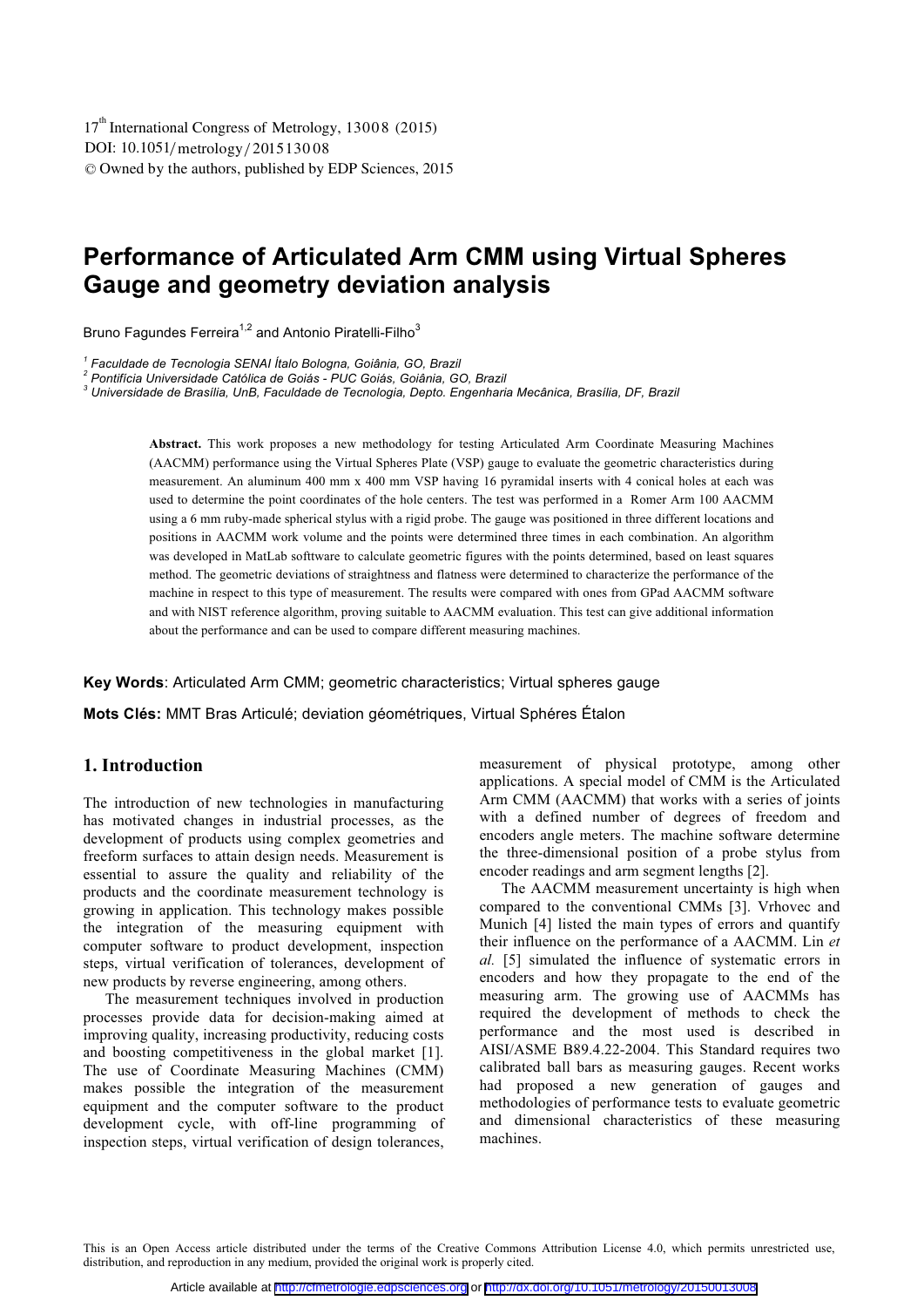The gauges used to carry out performance check of AACMMs can be one-dimensional, two-dimensional or three-dimensional. Santolaria *et al.* [6] presented a technique to improve the repeatability of articulated arm CMM in more than 50%. The author evaluated the kinematic model of a pivoted arm MMC with six degrees of freedom by using a ball bar with carbon fiber and 15 ceramic balls with 22 mm diameter.

Cheng *et al.* [7] used a simple device to measure the probe deflection. Cuesta *et al.* [8] conducted a study based on repeatability and reproducitility (R&R) tests with blocks and ring gauges. The same parameters were measured in a traditional MMC for results comparison and five trained operators were involved. Multiba *et al.* [9] presented a new method to test AACMM and compared with the B89.4.22-2004 and the VDI / VDE 2617 Standards. According to the authors, the increasing use of this type of equipment has been accompanied by a lack of laboratories certificates for calibration and performance.

Madruga *et al.* [10] carried out a study about the influence of the contact force on the performance of AACMMs. A sensor was developed to measure the contact force applied by an operator, and a standard ring was used to analyze the relationship between the contact force and the measurement errors. Madruga *et al.* [11] developed a new dimensional gauge to check AACMM performance. The proposed methodology distinguishes dimensional and geometric tolerances, while the current verification standards only consider the dimensional ones. A gauge with geometric features was presented, allowing the evaluation of the operator's measuring technique and machine accuracy.

A different model of gauge was developed to address the problem of AACMM performance, introducing the virtual geometric features. Piratelli-Filho and Lesnau [12] proposed a gauge using two groups of four holes used to determine points of two virtual spherical surfaces. A least squares computational algorithm creates the spheres and determines the distance between the center-to-center of the spheres. The proposed artifact was named Virtual Spheres Bar (VSB) and was used to evaluate the performance of an AACMM with rigid probe. The results were compared with the standard ANSI/ASME B89.4.22- 2004 and an additional experiment applying fractional factorial design was carried out to minimize the number of trials.

An improvement of this gauge was considered by Piratelli-Filho et al. [13]. The authors developed a gauge built by an aluminum plate with pyramidal inserts, as presented in Fig. (1). The pyramidal inserts have 4 conical holes and the spherical stylus of the AACMM can determine only one point at each hole. The groups of four points are then fitted to virtual spheres and the distance center-to-center of spheres are calculated by the developed least squares algorithm. This gauge was named Virtual Spheres Plate (VSP) and proved useful for checking the performance of an AACMM with rigid probe. The authors argued that the VSP proved to be less error prone compared to conventional ball bar because of the absence of the error source associated with the spherecity of the physical spheres. Besides, the cost is reduced compared to the ball plate gauge. The

performance was evaluated by determining the errors in the center-to-center distance among the virtual spheres.



**Figure 1.** Virtual Spheres Plate [13].

This work proposes a new methodology for testing AACMM performance using the VSP gauge and evaluation of geometric characteristics [14]. The conical holes point coordinates of a 400 mm x 400 mm VSP aluminum gauge were obtained by using a 6 mm rubymade spherical stylus with a rigid probe, using a Romer Arm 100 AACMM. The gauge was positioned in three different locations in AACMM work volume and the points were determined three times in each position. An algorithm was developed in MatLab to calculate the geometric elements with the points determined, based on least squares method to fit geometric figures and to determine the geometry deviations. The results were compared with the ones determined by the GPad machine software and proved suitable to AACMM evaluation and to comparison of different machines.

# **2. Experimental procedure**

The experimental work was carried out with an articulated arm CMM (AACMM) Romer Arm 100, with a maximum arm reach of 2.5 m (spherical work volume). This CMM articulated arm has six encoders in a 2-2-2 configuration. The expanded volumetric measurement uncertainty (95%) is 0.06 mm, described in instrument calibration certificate. A rigid probe with spherical rubymade 6 mm diameter stylus was used to capture points in work volume, in conjunction with the software G-Pad®.

The gauge "Virtual Spheres Plate (VSP)" was used to carry out tests in AACMM. This gauge has 16 groups of conical holes to fit 16 virtual spheres to data points and it is presented in Fig. (04). The same spherical stylus having diameter 6 mm was used in AACMM probe to capture the points on the conical holes. The gauge was calibrated in a Mitutoyo Cantilever CMM with 300 mm ×  $400 \text{ mm} \times 300 \text{ mm}$  work volume and had an expanded uncertainty (95%) of  $(1.2+L/600)$  µm (L in millimeter).

The measurements took place with the Virtual Spheres Plate (VSP) placed in three positioning and three locations of the AACMM work volume. There were adopted three positions, near the reference AACMM basis (0 - 20% of the reach of the articulated arm), at intermediate distance (20 to 80%) and far from the basis (80 to 100%). The VSP positioning was adopted as nearly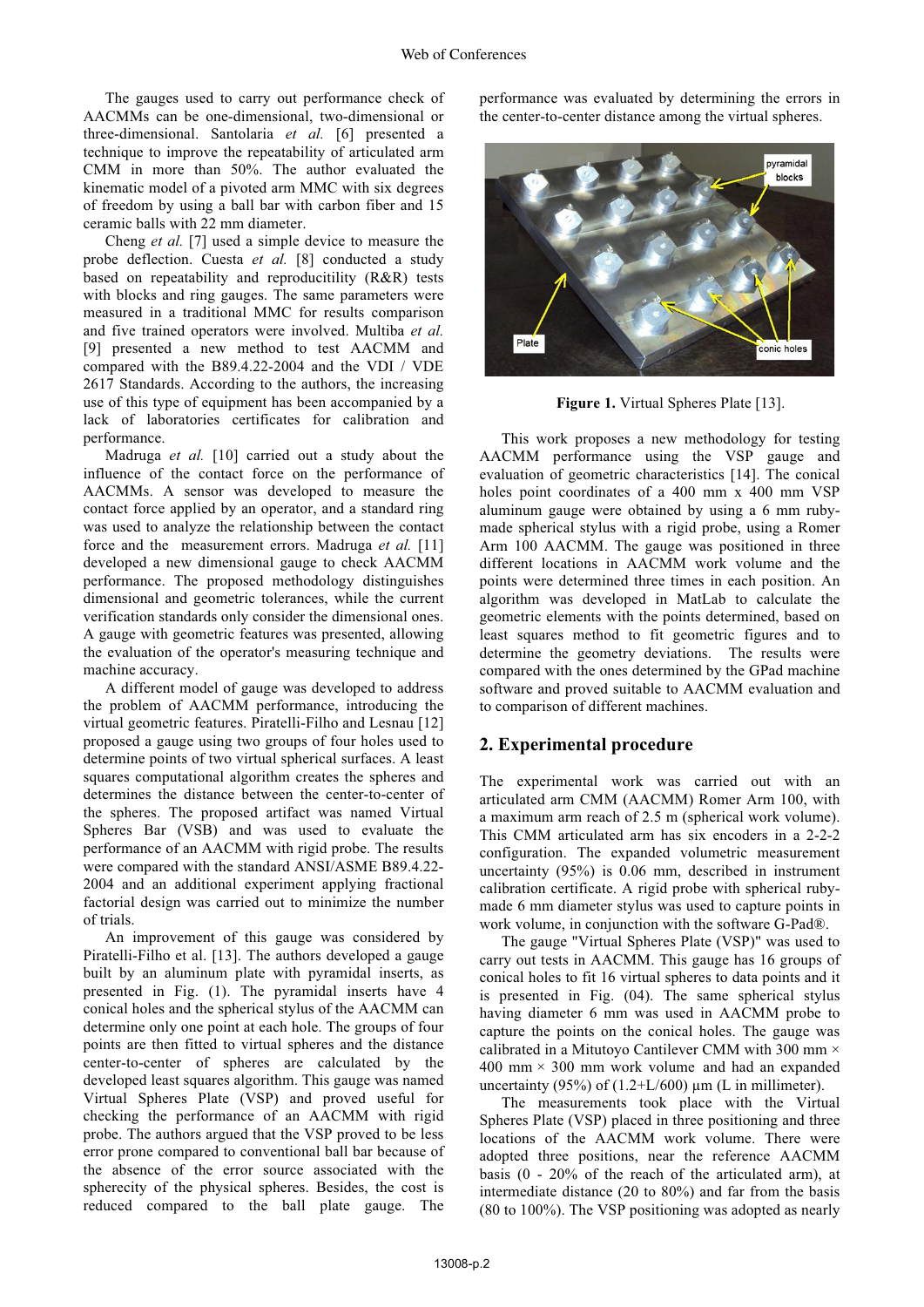200 mm (close), 500 mm (intermediate) and 850 mm (far) in respect to the basis. There were selected three different locations to each positioning: (A) left, (B) right and (C) behind the center of the AACMM. These placements are showed in Fig. (02).



**Figure 2.** Positions (a) and locations (b) of the VSP gauge in respect to the AACMM basis.

For each position, a line with 16 points (diagonally in points 1, 6, 10 and 16) was measured and a plane was determined with all 64 points of VSP. The sequence of measurement was stablished by taking points according to the numbers marked in the VSP, from right to left and from the bottom to the top, as showed in Fig.(3). The data points were saved in files and imported using an algorithm built in MatLab. A 3D straight line and a plan were created at each position and location using the least squares method. The algorithm determines the distance among the points and the created geometric feature, stablishing the straightness and the flatness deviations.



**Figure 3**. VSP (Points) [14]

The results of the proposed algorithm were compared with the machine G-PAD software for validation. The same points were used to fit the straight line and the plane and the straightness and flatness were determined with the software calculator.

Another comparison was performed with the reference algorithm developed by the National Institute of Standards and Technology (NIST). was used to validate the results obtained. This algorithm was based on the standard ISO B89.4.10 and has an extremely wide range of convergence [14]. The standard data provided by NIST in respect to the two-dimensional and three-dimensional circle, cone, cylinder, two-dimensional and threedimensional line, plane and sphere were used. These data were imported and considered as input to the developed algorithm, with the AACMM evaluation results compared to the results generated from the reference NIST algorithm [15, 16]. Thus, the set of points extracted

from NIST algorithm on internet [16] was implemented in the developed algorithm to determine a 3D line and a plane. The results were compared with the NIST results.

## **3. Results**

#### **3.1. Proposed test**

The proposed test was performed in approximately two hours. The results of straightness and flatness are presented in Table (1), by the means and standard deviations. The standard deviations were small compared to the means and at almost the same order of the machine expanded uncertainty, varying between 0.016 and .

The mean straightness deviations are presented in Fig. (4) and Fig. (5), in respect to the position and location at AACMM. As observed, there is a small difference in straightness and the highest deviation for position was found when the VSP was measured close to the machine reference system, equals to 11.030 mm. For location, the highest straightness deviation was found at left of the reference system, equal to 10.990 mm. For flatness, it was observed a deviation of 8.540 mm at far distance from AACMM center (position), and 8.470 mm for behind location, the highest values.

**Table 1.** Mean and standard deviation of the straightness and flatness deviations determined.

|       |                      | Position |        |        | Location |        |        |
|-------|----------------------|----------|--------|--------|----------|--------|--------|
|       |                      |          |        |        |          |        |        |
| Line  | Mean<br>(mm)         | 11.026   | 10.834 | 10.928 | 10.971   | 10.993 | 10.825 |
|       | Std.<br>dev.<br>(mm) | 0.062    | 0.016  | 0.026  | 0.021    | 0.050  | 0.020  |
| Plane | Mean<br>(mm)         | 8.436    | 8.409  | 8.540  | 8.447    | 8.464  | 8.473  |
|       | Std.<br>dev.<br>(mm) | 0.069    | 0.049  | 0.050  | 0.112    | 0.016  | 0.103  |



**Figure 4.** Mean straightness deviations position of the gauge

In respect to the orientation of the VSP gauge, it was found a small difference in straightness when the measurements were performed at left and at right of the VSP location in respect to the AACMM basis, as shown in Fig. (5). As the fitted geometry was as a virtual structure with points far from each other, it was obtained high values of the distance between the points and the line created, straightness, enabling better analysis.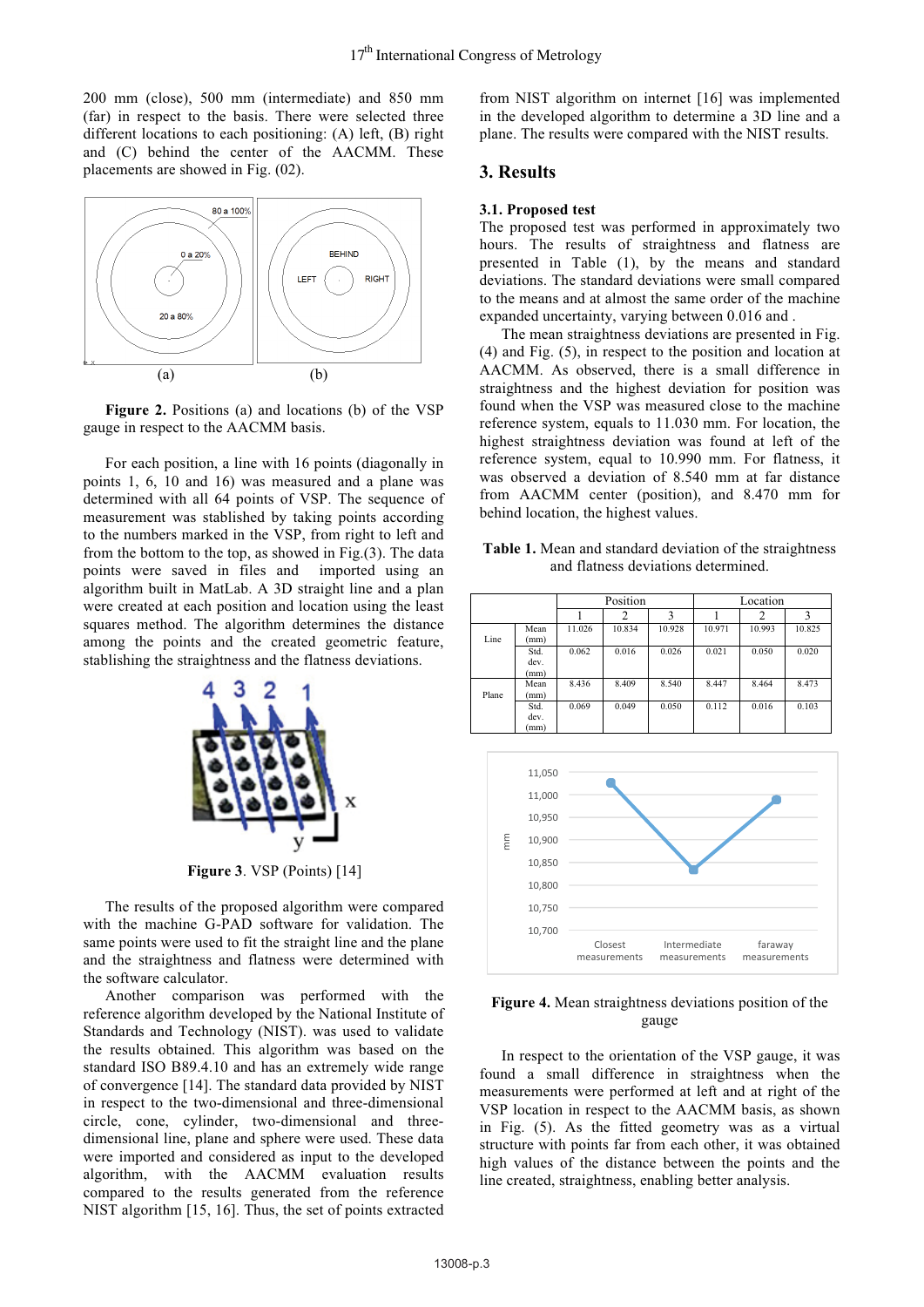

**Figure 5.** Mean straightness deviations according to the gauge location.

The flatness deviations are presented in Fig. (6) and (7). In respect to the measurement position, a small difference in flatness was observed, with the greatest error obtained when VSP was measured far from the AACMM reference system (80-100%). It was also observed a small difference in measurement of flatness when measurements were carried out in the three locations, having the behind location the biggest values.



**Figure 6.** Flatness performance regarding the position of the gauge



**Figure 7.** Flatness performance regarding the location of the gauge **3.2. Comparison with GPAD software** 

The proposed algorithm was compared with the results of the GPAD software. Nine lines were generated by the GPAD software, determining the deviations in respect to the fitted line and then the straightness deviations. The same nine lines were generated by the algorithm developed (by the coordinates of the 16 points measured for each of the lines), determining the orthogonal reference vector (a, b, c) and the midpoint of the fitted line. Table 2 shows the results from these two methods and the difference in straightness. Figure (8) presents the comparison of the straightness. The maximum difference between the methods was observed to line 4, with difference of 0.348868 mm. Six decimal places were considered as computational algorithms were used and compared.

**Table 2.** Analysis of results - Line 3D

| Line 3D        |             |              |          |          |          |  |  |
|----------------|-------------|--------------|----------|----------|----------|--|--|
| Line           |             | Straightness | a        | b        | Ċ        |  |  |
|                | <b>GPAD</b> | 11.480000    | 0.612009 | 0.630339 | 0.477617 |  |  |
| $\mathbf{1}$   | Algorithm   | 11.099445    | 0.612575 | 0.630280 | 0.476968 |  |  |
|                | Difference  | 0.380555     |          |          |          |  |  |
|                | <b>GPAD</b> | 11.400000    | 0.591404 | 0.646174 | 0.482391 |  |  |
| $\overline{2}$ | Algorithm   | 11.021370    | 0.593074 | 0.647991 | 0.477883 |  |  |
|                | Difference  | 0.378630     |          |          |          |  |  |
|                | <b>GPAD</b> | 11.130000    | 0.661267 | 0.585860 | 0.468502 |  |  |
| 3              | Algorithm   | 10.958766    | 0.660452 | 0.585136 | 0.470553 |  |  |
|                | Difference  | 0.171234     |          |          |          |  |  |
|                | <b>GPAD</b> | 11.360000    | 0.593165 | 0.645693 | 0.480870 |  |  |
| $\overline{4}$ | Algorithm   | 11.011132    | 0.594857 | 0.647527 | 0.476292 |  |  |
|                | Variation   | 0.348868     |          |          |          |  |  |
|                | <b>GPAD</b> | 11.310000    | 0.572345 | 0.662288 | 0.483525 |  |  |
| 5              | Algorithm   | 10.996060    | 0.574030 | 0.664230 | 0.478840 |  |  |
|                | Variation   | 0.313940     |          |          |          |  |  |
|                | <b>GPAD</b> | 10.670000    | 0.512559 | 0.718399 | 0.470304 |  |  |
| 6              | Algorithm   | 10.496115    | 0.511512 | 0.716927 | 0.473679 |  |  |
|                | Variation   | 0.173885     |          |          |          |  |  |
|                | <b>GPAD</b> | 11.080000    | 0.619300 | 0.635809 | 0.460668 |  |  |
| 7              | Algorithm   | 10.895389    | 0.618480 | 0.634964 | 0.462928 |  |  |
|                | Variation   | 0.184611     |          |          |          |  |  |
|                | <b>GPAD</b> | 11.090000    | 0.700401 | 0.519989 | 0.488928 |  |  |
| 8              | Algorithm   | 11.020098    | 0.701733 | 0.520974 | 0.485960 |  |  |
|                | Variation   | 0.069902     |          |          |          |  |  |
| 9              | <b>GPAD</b> | 10.970000    | 0.681187 | 0.541106 | 0.493141 |  |  |
|                | Algorithm   | 10.868328    | 0.682680 | 0.542288 | 0.489768 |  |  |
|                | Variation   | 0.101672     |          |          |          |  |  |



**Figure 8**. Straightness deviations of the proposed algorithm and GPAD.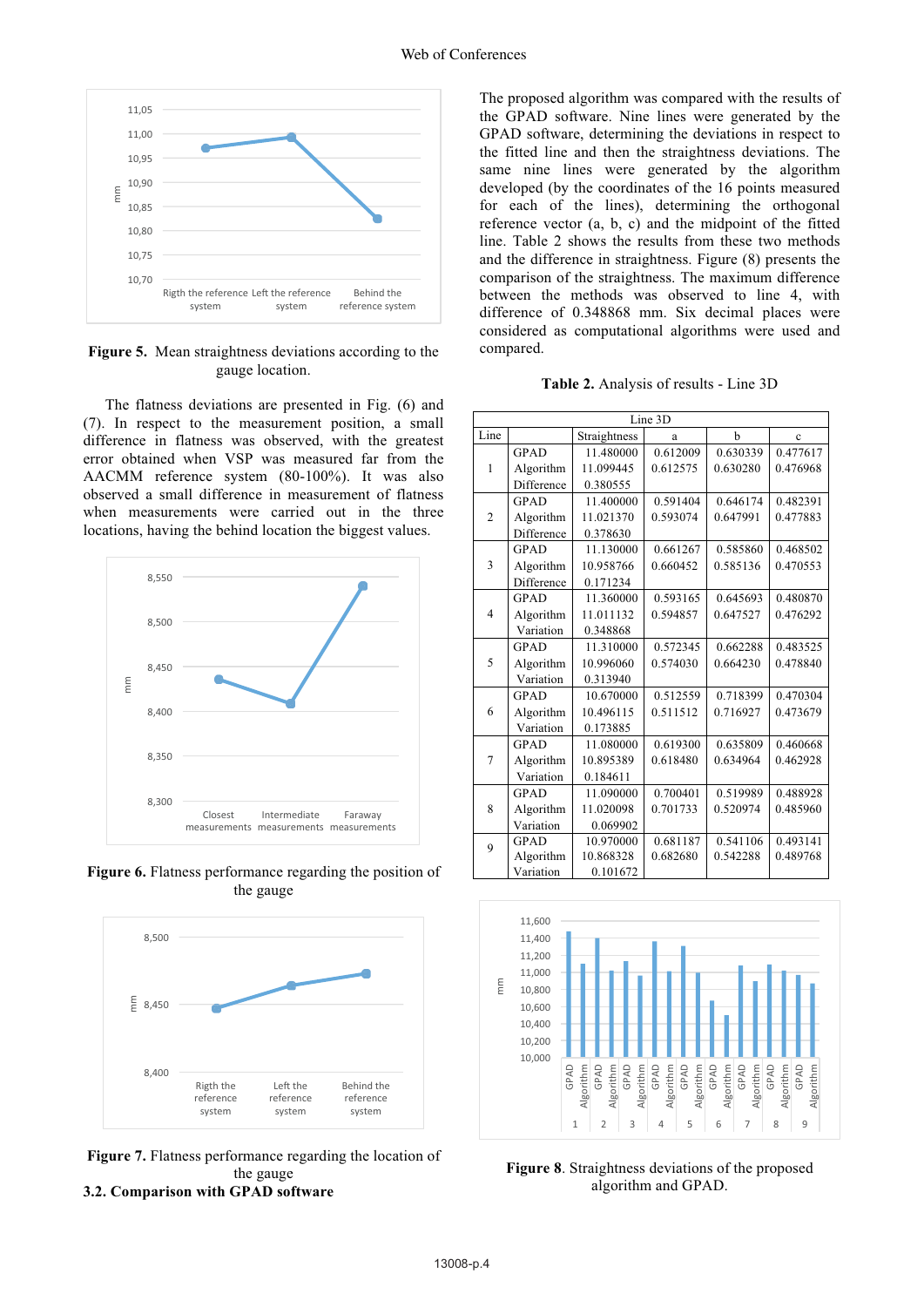For flatness, nine plans were generated with the data points, determining the deviations between the points and the fitted plan and the flatness. Figure (9) presents the comparison of the results from developed algorithm and of the GPAD software. A variation up to 4 mm was observed between both methods, probably associated to the differences in the coordinates of reference vector found by each method.



**Figure 9.** Flatness deviations of the proposed algorithm and GPAD.

### **3.3. Comparison with NIST algorithm**

Additional comparison was performed against the NIST algorithm results. Table (3) presents the values of the components (a,b,c) of the orientation vector for 4 straight lines and 2 planes, comparing the NIST and proposed algorithm. It was observed good agreement between the methods, since the values until the  $11<sup>th</sup>$  decimal place are equal.

**Table 3.** Comparison of NIST and proposed algorithm for calculated reference vector of the fitted line and plane.

| Line 3D |             |               |               |               |  |  |  |
|---------|-------------|---------------|---------------|---------------|--|--|--|
|         |             | Vector        |               |               |  |  |  |
|         |             | a             | h             | C             |  |  |  |
| Line 1  | Algorithm   | 0.00914926905 | 0.00093280973 | 0.99995770948 |  |  |  |
|         | <b>NIST</b> | 0.00914926905 | 0.00093280973 | 0.99995770948 |  |  |  |
| Line 2  | Algorithm   | 0.20559869369 | 0.72866129088 | 0.65328546618 |  |  |  |
|         | <b>NIST</b> | 0.20559869369 | 0.72866129088 | 0.65328546618 |  |  |  |
| Line 3  | Algorithm   | 0.01709426049 | 0.99981937792 | 0.00830649119 |  |  |  |
|         | <b>NIST</b> | 0.01709426049 | 0.99981937792 | 0.00830649119 |  |  |  |
|         | Algorithm   | 0.01419886685 | 0.99989861486 | 0.00107339865 |  |  |  |
| Line 4  | <b>NIST</b> | 0.01419886685 | 0.99989861486 | 0.00107339865 |  |  |  |
| Plane   |             |               |               |               |  |  |  |
|         |             | Vector        |               |               |  |  |  |
|         |             | a             | h             | C             |  |  |  |
| Plane   | Algorithm   | 0.73765919950 | 0.01530641891 | 0.67499971773 |  |  |  |
| 1       | <b>NIST</b> | 0.73765919950 | 0.01530641891 | 0.67499971773 |  |  |  |
| Plane   | Algorithm   | 0.20557246200 | 0.72884291570 | 0.65309108637 |  |  |  |
| 2       | NIST        | 0.20557246200 | 0.72884291570 | 0.65309108637 |  |  |  |

Figures (10) and (11) presents the comparison for straight line and plane, including the analysis of the center points. It is shown additionally that the center points have the same values until the  $5<sup>th</sup>$  decimal place.



**Figure 10.** Comparison of unit vector and center of the fitted straight line: algorithm x NIST. The values of the xc, yc and zc are in milimeters (mm).





## **4. Conclusion**

An algorithm for evaluating the AACMM performance by determining geometric tolerances of measured parts was developed and validated. The deviations of straightness and flatness were determined using a VSP gauge placed at three different positions and three different locations in machine work volume. The implemented approach proved suitable to complement the verification of performance of AACMMs. The algorithm was validated by comparing with data from NIST and with the results from GPAD AACMM software.

The results for the evaluated AACMM showed that the analysis for straightness and flatness allowed the determination of the smaller and bigger positions and locations to measure in the machine work volume. The standard deviations were small compared to the difference in means and an analysis of the means was sufficient to determine the differences.

Further research can be conducted to determine other geometries deviations as circularity, cilindricity and others. Application of statistical tools for analysis of the results can improve the quality of the performance test.